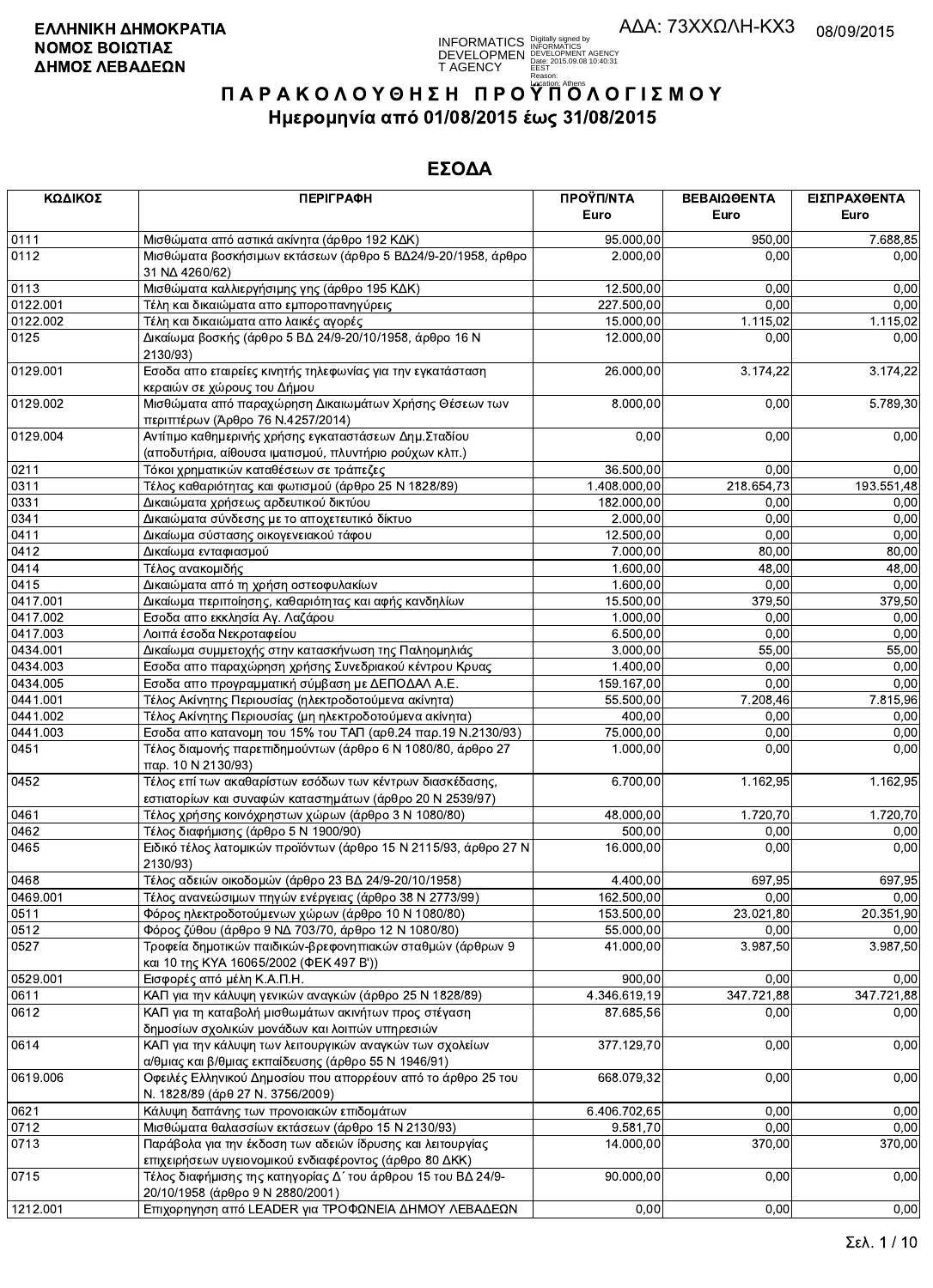| ΚΩΔΙΚΟΣ  | <b>ПЕРІГРАФН</b>                                                                                                                              | ΠΡΟΫΠ/ΝΤΑ<br>Euro | ΒΕΒΑΙΩΘΕΝΤΑ<br>Euro | ΕΙΣΠΡΑΧΘΕΝΤΑ<br>Euro |
|----------|-----------------------------------------------------------------------------------------------------------------------------------------------|-------------------|---------------------|----------------------|
| 1212.002 | Επιχορήγηση για υλοποίηση Ευρωπαικού προγράμματος<br>Έναρμόνιση οικογενειακής και επαγγελματικής ζωής"                                        | 218.400,00        | 0,00                | 0,00                 |
| 1214.005 | Επιχορήγηση ΥΠ.ΕΣ για κάλυψη δράσεων πολιτικής προστασίας-<br>πυροπροστασίας                                                                  | 83.800,00         | 0,00                | 0,00                 |
| 1219.002 | Επιχορήγηση εκπαιδευτικών προγραμμάτων ΟΑΕΚ-ΛΑΕΚ                                                                                              | 7.000,00          | 0,00                | 0,00                 |
| 1311.001 | ΚΑΠ επενδυτικών δαπανών των δήμων                                                                                                             | 440.280,00        | 0,00                | 0,00                 |
| 1312.001 | Επισκευή και συντήρηση σχολικών κτιρίων (άρθρο 13 Ν 2880/2001)                                                                                | 69.000,00         | 0,00                | 0,00                 |
| 1321.033 | Διαμόρφωση Μονοπατιού και Αποκατάσταση-Στερέωση Τρίχινου<br>Γεφυριού                                                                          | 67.332,55         | 0,00                | 0,00                 |
| 1321.039 | Διαπλατύνσεις Πεζοδρομίων Οδων (Πεσόντων Μαχητών, Αθηνών,                                                                                     | 0,00              | 0,00                | 0,00                 |
| 1321.040 | Καραγιαννοπούλου & Φίλωνος)<br>Επιχορήγηση από ΕΤΠΑ για Ανάπλαση-Ενοποίηση Δικτύου<br>Πεζοδρόμων (Πεζόδρομος οδού Καλιαγκάκη, οδού Μποφίδου,  | 382.477,72        | 0,00                | 0,00                 |
| 1321.041 | χώρος πρώην ΚΤΕΛ και πεζόδρομια οδού Σπυρίδωνος)<br>Υπογειοποίηση εναερίου δικτύου πεζοδρόμου επι της οδού                                    | 42.733,10         | 0,00                | 0,00                 |
|          | Μπουφίδου                                                                                                                                     |                   |                     |                      |
| 1321.042 | Σωστικές ανασκαφές                                                                                                                            | 1,00              | 0,00                | 0,00                 |
| 1321.206 | Μελέτη Σχεδιου Χωροταξικής και Οικιστικής Οργανωσης Ανοικτής<br>Πόλης Δήμου Χαιρώνειας                                                        | 16.751,67         | 0,00                | 0,00                 |
| 1321.207 | Βελτιωση και ανάπλαση κοινόχρηστων χώρων Τ.Κ. Ανθοχωρίου                                                                                      | 0,00              | 0,00                | 0,00                 |
| 1321.401 | Επιχορήγηση από ΕΤΠΑ για Βελτίωση και Ανάπλαση Κοινόχρηστων<br>χώρων ΤΚ Κορώνειας                                                             | 358.598,58        | 0,00                | 0,00                 |
| 1321.501 | Μελέτη Γενικού Πολεοδομικού Σχεδίου Κοινότητας Κυριακίου                                                                                      | 16.705,75         | 0,00                | 0,00                 |
| 1322.020 | Επιχορήγηση από ΠΔΕ για Αποκατάσταση ζημιών που<br>προκλήθηκαν από θεομηνία στο Δήμο Λεβαδέων                                                 | 74.655,68         | 0,00                | 0,00                 |
| 1322.021 | Επιχορήγηση από Πράσινο Ταμείο για Αποζημίωση ιδιοκτησιών στο<br>πάρκο Έρκυνας από την οδό Θουκιδίδου εως την οδό Ξενοφώντος                  | 90.752,00         | 0,00                | 0,00                 |
| 1326.001 | Έσοδα από προγραμματική σύμβαση με ΔΕΠΟΔΑΛ ΑΕ για την                                                                                         | 380.121,00        | 0,00                | 0,00                 |
| 1326.002 | προμήθεια εξοπλισμού 1ης Διαχειριστικής Ενότητας Ν Βοιωτίας<br>Έσοδα από προγραμματική σύμβαση με ΔΕΠΟΔΑΛ ΑΕ για την                          | 407.939,60        | 0,00                | 0,00                 |
| 1328.002 | Λειτουργική και Περιβαλλοντική Αναβάθμιση ΧΥΤΑ Λιβαδειάς                                                                                      | 1.440.005,08      | 0,00                | 0,00                 |
| 1328.003 | Λειτουργική και Περιβαλλοντική Αναβάθμιση Χ.Υ.Τ.Α. Λιβαδειάς<br>Προμήθεια ενός (1) Θρυμματιστή (εξοπλισμός διαχ. στερεών                      | 340.000,00        | 0,00                | 0,00                 |
| 1328.005 | αποβλήτων 1ης διαχειρ. ενότητας Ν. Βοιωτίας)<br>Προμήθεια ενός (1) εκσκαφέα φορτωτή (εξοπλισμός διαχ. στερεών                                 | 86.000,00         | 0,00                | 0,00                 |
|          | αποβλήτων 1ης διαχειρ. ενότητας Ν. Βοιωτίας)                                                                                                  |                   |                     |                      |
| 1328.016 | Βελτίωση και Ανάπλαση Κοινόχρηστων Χώρων Οικισμού Ελικώνα                                                                                     | 550.000,00        | 0,00                | 0,00                 |
| 1328.019 | Βελτίωση υφιστάμενου αρδευτικού έργου του Δ.Δ. Λαφυστίου Δήμου<br>Λεβαδέων                                                                    | 103.202,00        | 0,00                | 0,00                 |
| 1328.401 | Μελέτη Έργων Ανακατασκευής Εσωτερικού Δικτύου, Έργων<br>Προσαγωγής Ακαθάρτων και Εγκατάστασης Επεξεργασίας Λυμάτων<br>(Ε.Ε.Λ.) Αγίου Γεωργίου | 76.157,81         | 0,00                | 0,00                 |
| 1328.502 | Μελέτη Αποχέτευσης-Προσαγωγής Ακαθάρτων και Εγκατάστασης<br>Επεξεργασίας Λυμάτων (Ε.Ε.Λ.) Οικισμού Κυριακίου                                  | 11.664,13         | 0,00                | 0,00                 |
| 1328.503 | Αγορά εδαφικών εκτάσεων Οικισμού Κυριακίου                                                                                                    | 5.000,00          | 0,00                | 0,00                 |
| 1511     | Προσαυξήσεις εκπρόθεσμης καταβολής χρεών (άρθρο 6 ΝΔ 356/74,<br>άρθρο 16 Ν 2130/93)                                                           | 60.000,00         | 3.692,42            | 3.692,42             |
| 1512     | Πρόστιμα του ΚΟΚ, του ΝΔ 805/71 και του ΑΝ 170/67 (άρθρο 31 Ν<br>2130/93)                                                                     | 58.000,00         | 12.187,52           | 12.187,52            |
| 1514     | Πρόστιμα ανέγερσης και διατήρησης αυθαιρέτων κατασκευών (άρθρο<br>12 N 1647/86)                                                               | 20.000,00         | 3.489,44            | 3.489,44             |
| 1519     | Λοιπά πρόστιμα και χρηματικές ποινές επιβαλλόμενες βάσει ειδικών<br>διατάξεων                                                                 | 3.000,00          | 195,28              | 195,28               |
| 1522     | Παράβολα υποβαλλόμενα για την χορήγηση διευκολύνσεων                                                                                          | 500,00            | 0,00                | 0,00                 |
| 1629     | τμηματικής καταβολής χρεών (άρθρο 18 Ν 2648/98)<br>Λοιπά έσοδα από δαπάνες πραγματοποιηθείσες για λογαριασμό                                  | 5.000,00          | 8.477,33            | 8.477,33             |
| 1699.001 | τρίτων<br>Εσοδα απο κατασκευή παραγκών και ηλεκτροδότησης αυτών στην                                                                          | 35.000,00         | 0,00                | 0,00                 |
| 1699.003 | Εμποροπανήγυρη<br>Λοιπά έκτακτα έσοδα που δεν εντάσσονται στις πιο πάνω τάξεις                                                                | 1.000,00          | 0,00                | 0,00                 |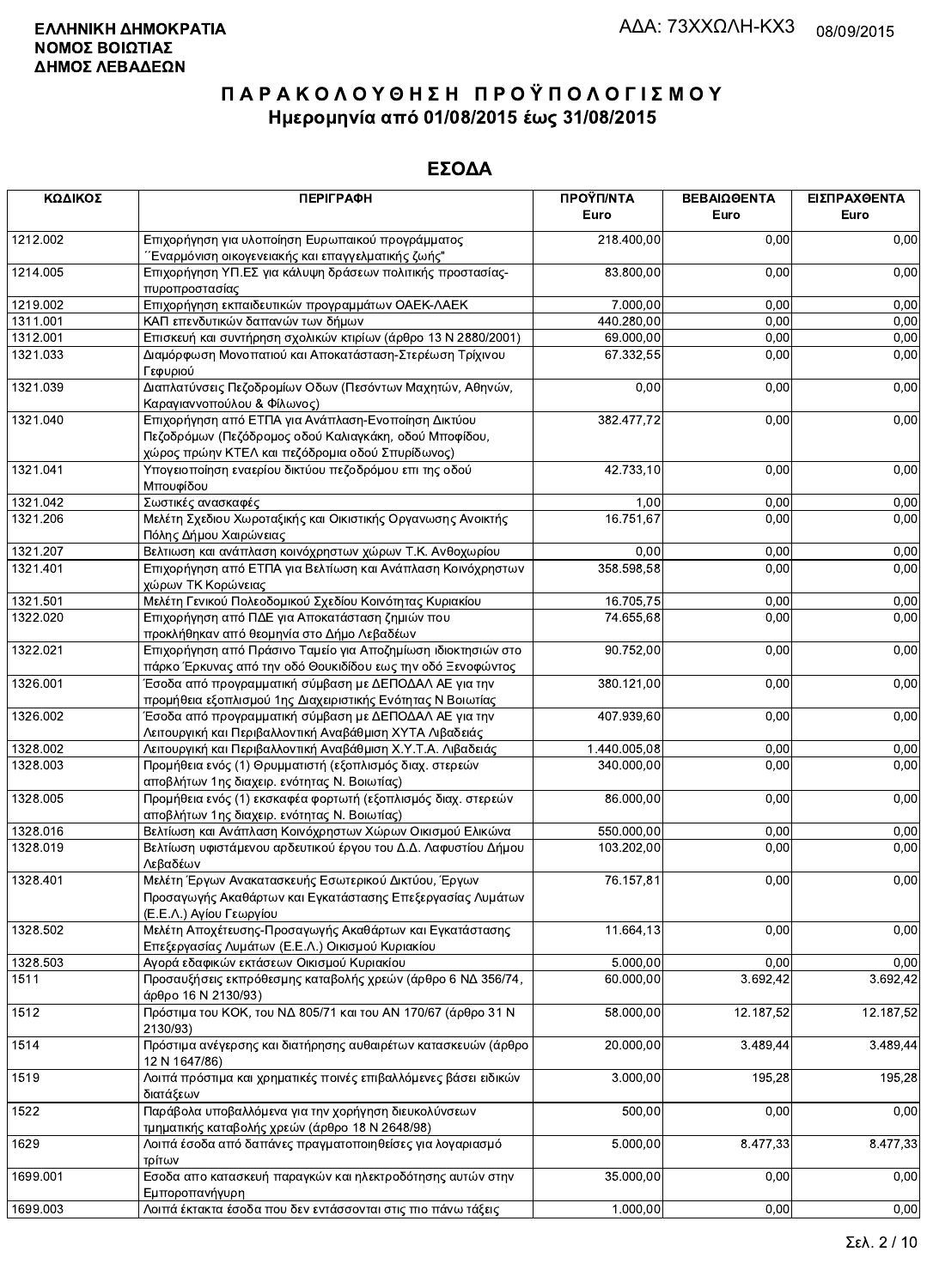| ΚΩΔΙΚΟΣ  | <b>ПЕРІГРАФН</b>                                               | ΠΡΟΫΠ/ΝΤΑ<br>Euro       | ΒΕΒΑΙΩΘΕΝΤΑ<br>Euro | ΕΙΣΠΡΑΧΘΕΝΤΑ<br>Euro |
|----------|----------------------------------------------------------------|-------------------------|---------------------|----------------------|
| 1699.006 | Έκτακτα Έσοδα από εράνους της Ιεράς Μητρόπολης Θηβών και       | 1.200,00                | 0,00                | 0,00                 |
|          | Λεβαδείας (2% επί του ακαθαρίστου προιόντος)                   |                         |                     |                      |
| 2111     | Τακτικά έσοδα από τέλη καθαριότητας και ηλεκτροφωτισμού        | 383.800,00              | 0,00                | 0,00                 |
| 2113     | Τακτικά έσοδα από τέλη και δικαίωματα άρδευσης                 | 1.000,00                | 0,00                | 0,00                 |
| 2115.001 | Τέλος Ακίνητης περιουσίας (ηλεκτροδοτούμενα ακίνητα)           | 16.300,00               | 0,00                | 0,00                 |
| 2115.002 | Τέλος Ακίνητης περιουσίας (μη ηλεκτροδοτούμενα ακίνητα)        | 70.000,00               | 369,48              | 4.723,88             |
| 2118     | Τακτικά έσοδα επί των ακαθαρίστων εσόδων επιτηδευματιών        | 9.000,00                | 884,75              | 884,75               |
| 2119.001 | Φόρος ηλεκτροδούμενων χώρων (άρθ. 10 Ν. 1080/80) Π.Ο.Ε.        | 40.300,00               | 0,00                | 0,00                 |
| 2119.004 | Τέλος χρήσης κοινοχρήστων χώρων Π.Ο.Ε.                         | 2.000,00                | 0,00                | 0,00                 |
| 2119.012 | Τέλη και δικαιώματα απο λαική αγορά                            | 12.000,00               | 868,50              | 868,50               |
| 2119.020 | Αντιτιμο κατανάλωσης ηλεκτρικού ρευματος των πυλώνων του       | 0,00                    | 7.482,00            | 7.482,00             |
|          | Δημοτικού Σταδιου για λογαριασμό τριτων (τέλεση αγώνων)        |                         |                     |                      |
| 2119.021 | Αντίτιμο καθημερινής χρήσης εγκαταστάσεων Δημ. Σταδίου         | 0,00                    | 0,00                | 0,00                 |
|          | (αποδυτήρια, αίθουσα ιματισμού, πλυντήριο ρούχων κλπ.)         |                         |                     |                      |
| 2119.022 | Έσοδα από εισφορές (δίδακτρα μαθητών Δημ.Ωδείου)               | 0,00                    | 0,00                | 0,00                 |
| 2211.001 | Πρόστιμα παραβάσεων Κ.Ο.Κ. - Ελεγχόμενης στάθμευσης Π.Ο.Ε.     | $\overline{17}$ .500,00 | 360,00              | 479,46               |
| 2211.002 | Λοιπά πρόστιμα                                                 | 2.000.00                | 0,00                | 0,00                 |
| 2212.001 | Πρόστιμα ανέγερσης-διατήρησης αυθαιρέτων                       | 7.500,00                | 0,00                | 0,00                 |
| 3211     | Τέλη καθαριότητας και ηλεκτροφωτισμού                          | 593.751,33              | 0,00                | 85,05                |
| 3212     | Τέλη και δικαιώματα ύδρευσης                                   | 214.779,92              | 0,00                | 860,75               |
| 3213     | Τέλη και δικαιώματα άρδευσης                                   | 135.033.88              | 0,00                | 5.661,05             |
| 3214     | Τέλη και δικαιώματα αποχέτευσης                                | 18.079,75               | 0,00                | 118,64               |
| 3215     | Τέλος ακίνητης περιουσίας                                      | 58.252,26               | 0,00                | 1.692,58             |
| 3217     | Εισφορά λόγω ένταξης ή επέκτασης πολεοδομικών σχεδίων          | 10.825,49               | 0,00                | 0,00                 |
| 3218     | Τακτικά έσοδα επί των ακαθαρίστων εσόδων επιτηδευματιών        | 871.904,98              | 0,00                | 4.831,90             |
| 3219.001 | Απο δικαιώματα και μισθώματα βοσκήσιμων εκτάσεων               | 15.129,97               | 0,00                | 0,00                 |
| 3219.003 | Απο δικαιώματα νεκροταφείων                                    | 19.017,11               | 0,00                | 211,31               |
| 3219.004 | Απο τέλη χρήσης κοινόχρηστων δημοτικών χώρων και απο           | 127.187,83              | 0,00                | 1.744,50             |
|          | παραχώρηση δικαιωμάτων χρήσης θέσεων των περιπτέρων            |                         |                     |                      |
| 3219.005 | Απο δικαιώματα Σφαγείων                                        | 5.105,59                | 0,00                | 45,62                |
| 3219.006 | Απο τέλη και μισθώματα λατομείων                               | 90.838,54               | 0,00                | 2.576,93             |
| 3219.008 | Απο δικαιώματα χρήσης Χ.Υ.Τ.Α.                                 | 71.240,59               | 0,00                | 32,15                |
| 3219.009 | Απο δικαιώματα συμμετοχής στην Κατασκήνωση                     | 10.386,21               | 0,00                | 16,98                |
| 3219.010 | Απο τέλη και δικαιώματα λαικών αγορών                          | 154.591,11              | 0,00                | 3.796,25             |
| 3219.011 | Απο φόρο ηλεκτροδοτούμενων χώρων (άρθ. 10 Ν. 1080/80)          | 56.292,52               | 0,00                | 22,31                |
| 3219.012 | Απο προγραμματική σύμβαση με ΔΕΠΟΔΑΛ Α.Ε. (ΦΟΔΣΑ)              | 5.407,48                | 0,00                | 0,00                 |
| 3219.013 | Απο μισθώματα αστικών ακινήτων                                 | 430.315,54              | 0,00                | 3.230,37             |
| 3219.014 | Απο μισθώματα καλλιεργήσιμης γής                               | 22.212,66               | 0,00                | 23,06                |
| 3219.015 | Απο μισθώματα θαλασσίων εκτάσεων                               | 9.581,70                | 0,00                | 0,00                 |
| 3219.017 | Λοιπές περιπτώσεις                                             | 12.678,28               | 0,00                | 48,90                |
| 3219.018 | Απο εισφορές για τροφεία παιδικών και βρεφονηπιακών σταθμών    | 19.712,94               | 0,00                | 134,09               |
| 3219.019 | Απο κρατήσεις υπέρ Δημοσίου                                    | 26.803,32               | 0,00                | 0,00                 |
| 3219.020 | Από Μισθώματα παραχώρησης Δικαιωμάτων Χρήσης Θέσεων των        | 22.040,66               | 0,00                | 0,00                 |
|          | περιπτέρων (Άρθρο 76 Ν.4257/2014)                              |                         |                     |                      |
| 3221.001 | Απο πρόστιμα παραβάσεων Κ.Ο.Κ.-Ελεγχόμενης στάθμευσης          | 613.930.23              | 0,00                | 946,44               |
| 3221.002 | Απο διάφορα πρόστιμα κλπ έκτακτα έσοδα                         | 141.867.81              | 0,00                | 750,21               |
| 3221.003 | Απο αποζημιώσεις καταβληθείσες για λογαριασμό των υπόχρεων,    | 93.293,38               | 0,00                | 129,05               |
|          | λόγω προσκύρωσης ή ρυμοτόμησης ακινήτων (άρθρο 26 Ν            |                         |                     |                      |
|          | 1828/89)                                                       |                         |                     |                      |
| 3221.004 | Από προγραμματική σύμβαση με ΔΕΠΟΔΑΛ για ΦΠΑ                   | 86.595,00               | 0,00                | 0,00                 |
| 4111     | Εισφορά υπέρ του Δημοσίου στις αποδοχές και τα έξοδα           | 200.000,00              | 14.546,94           | 14.546,94            |
|          | παράστασης                                                     |                         |                     |                      |
| 4121     | Φόροι μισθωτών υπηρεσιών                                       | 250.000,00              | 18.994,86           | 18.994,86            |
| 4122     | Φοροί και χαρτόσημο Δημάρχων Αντιδημάρχων μελών Δημοτικών      | 7.000,00                | 210,72              | 210,72               |
|          | Συμβουλίων και λοιπών συλλογικών οργάνων                       |                         |                     |                      |
| 4123     | Φόρων προμηθευτών εργολάβων ελ. Επαγγελματιών κ.λ.π.           | 130.000,00              | 5.782,05            | 5.782,05             |
| 4124     | Λοιπές κρατήσεις υπέρ του Δημοσίου                             | 90.000,00               | 34,20               | 262,93               |
| 4131     | Εισφορές σε ασφαλιστικούς οργανισμούς και ταμεία               | 1.350.000,00            | 109.185,32          | 109.185,32           |
| 4132     | Εισφορά για το εφάπαξ βοήθημα του Ν 103/75                     | 3.500,00                | 147,78              | 147,78               |
| 4141     | Κρατήσεις στις αποδοχές για την εξόφληση δανείων του Τ.Π. & Δ. | 91.000,00               | 5.788,21            | 5.788,21             |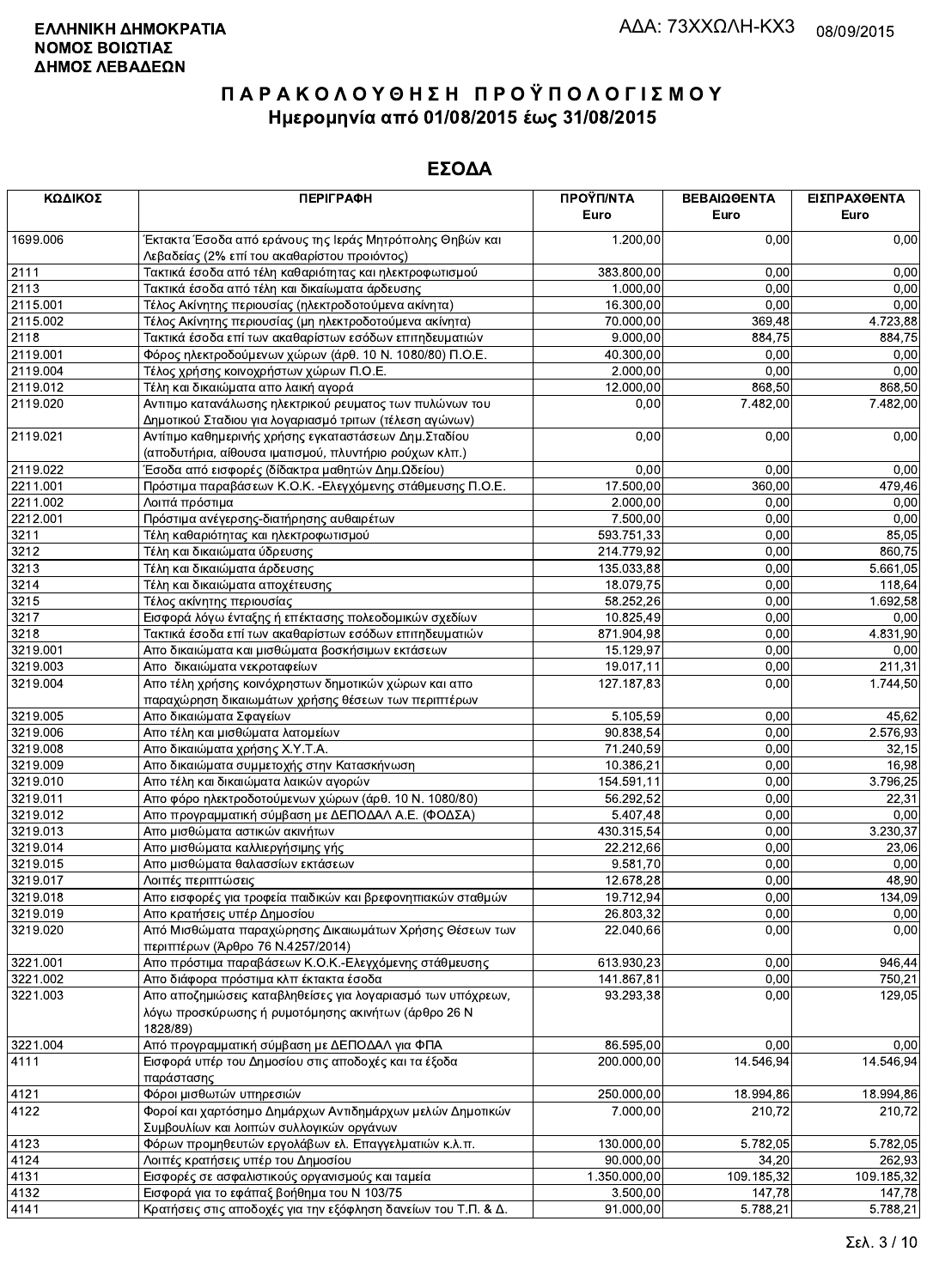### ΕΣΟΔΑ

| ΚΩΔΙΚΟΣ | <b>ПЕРІГРАФН</b>                                                                                                                         | ΠΡΟΫΠ/ΝΤΑ     | ΒΕΒΑΙΩΘΕΝΤΑ | ΕΙΣΠΡΑΧΘΕΝΤΑ |
|---------|------------------------------------------------------------------------------------------------------------------------------------------|---------------|-------------|--------------|
|         |                                                                                                                                          | Euro          | Euro        | Euro         |
| 4142    | Λοιπές κρατήσεις υπέρ τρίτων                                                                                                             | 270.000,00    | 18.453,73   | 18.453,73    |
| 4211    | Επιστροφή χρημάτων από υπολόγους χρηματικών ενταλμάτων                                                                                   | 5.000,00      | 0,00        | 0,00         |
| 4212    | προπληρωμής<br>Επιστροφή πάγιας προκαταβολής                                                                                             | 29.000,00     | 0.00        | 0,00         |
| 4213    | Επιστροφή αχρεωστήτως καταβληθέντων χρηματικών ποσών<br>(άρθρο 26 Ν 318/69, Αποφ. Υπ. Οικον. 2081241/11652/1997)                         | 100.000,00    | 2.783,87    | 2.985,72     |
| 4219    | Επιστροφή εν γένει χρημάτων                                                                                                              | 45.000,00     | 0.00        | 0,00         |
| 5111    | Χρηματικό υπόλοιπο προερχόμενο από τακτικά έσοδα για την<br>κάλυψη υποχρεώσεων παρελθόντων ετών                                          | 406.871,80    | 35.617,03   | 35.617,03    |
| 5112    | Χρηματικό υπόλοιπο προερχόμενο από τακτικά έσοδα για την<br>κάλυψη έργων του Π.Δ.Ε. ή πιστώσεις προοριζόμενες για δημόσιες<br>επενδύσεις | 170.769,02    | 0,00        | 0,00         |
| 5113    | Χρηματικό υπόλοιπο προερχόμενο απο τακτικά έσοδα για την<br>κάλυψη ειδικευμένων δαπανών                                                  | 355.574,14    | 0,00        | 0,00         |
| 5119    | Χρηματικό υπόλοιπο προερχόμενο απο τακτικά έσοδα για την<br>κάλυψη εν γένει δαπανών του Δήμου                                            | 258.000,00    | 0,00        | 0,00         |
| 5121    | Χρηματικό υπόλοιπο προερχόμενο από έκτακτα έσοδα για την<br>κάλυψη υποχρεώσεων παρελθόντων ετών                                          | 66.082,50     | 20.845,10   | 20.845,10    |
| 5122    | Χρηματικό υπόλοιπο προερχόμενο από έκτακτα έσοδα για την<br>κάλυψη έργων του Π.Δ.Ε. ή πιστώσεις προοριζόμενες για δημόσιες<br>επενδύσεις | 789.087,00    | 0,00        | 0,00         |
| 5123    | Χρηματικό υπόλοιπο προερχόμενο απο έκτακτα έσοδα για την<br>κάλυψη ειδικευμένων δαπανών                                                  | 83.647,20     | 0,00        | 0,00         |
|         | ΣΥΝΟΛΑ                                                                                                                                   | 29.507.030,53 | 880.744,24  | 897.969,32   |

### ΕΞΟΔΑ

| ΚΩΔΙΚΟΣ | <b>ПЕРІГРАФН</b> | ΠΡΟΥΠ/ΝΤΑ<br>Euro | <b>ENTAA@ENTA</b><br>Euro | ΠΛΗΡΩΘΕΝΤΑ<br>Euro |
|---------|------------------|-------------------|---------------------------|--------------------|
|         | ΣΥΝΟΛΑ           |                   |                           |                    |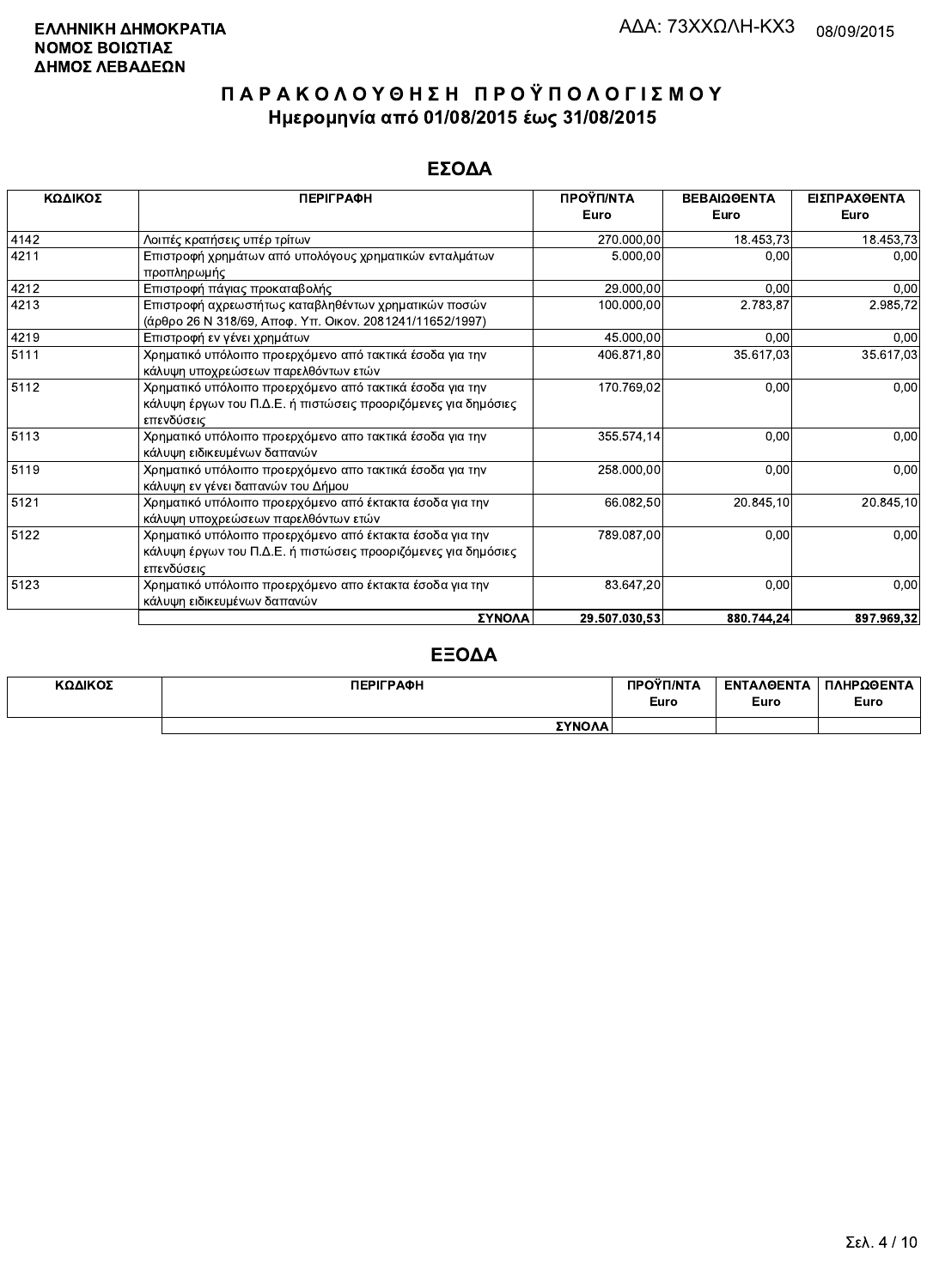#### ΓΕΝΙΚΗ ΑΝΑΚΕΦΑΛΑΙΩΣΗ

|                                         | ΠΡΟΫΠΟΛΟΓΙΣΘΕΝΤΑ<br>Euro | <b>ΒΕΒΑΙΩΘΕΝΤΑ</b><br>Euro | ΕΙΣΠΡΑΧΘΕΝΤΑ<br>Euro |
|-----------------------------------------|--------------------------|----------------------------|----------------------|
| ΕΣΟΔΑ                                   | 27.376.998,87            | 27.376.998,87              | 841.507,19           |
| <b>XPHMATIKO</b><br>ΥΠΟΛΟΙΠΟ<br>(K.A.3) | 2.130.031,66             | 56.462,13                  | 56.462,13            |
| ΣΥΝΟΛΟ                                  | 29.507.030,53            | 880.744,24                 | 897.969.32           |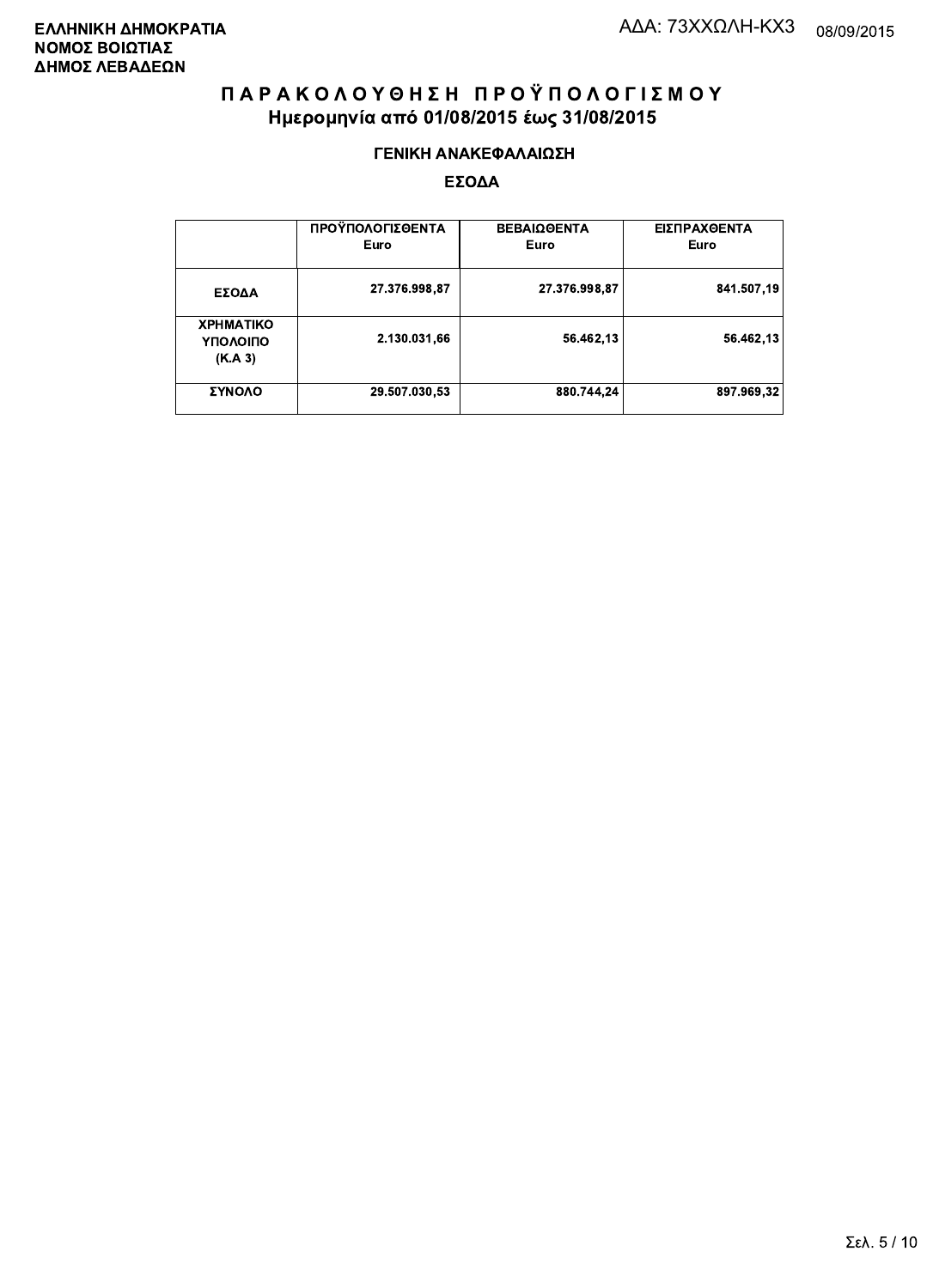#### ΕΞΟΔΑ

|             | ΠΡΟΫΠ/ΝΤΑ<br>Euro | <b>ENTAAOENTA</b><br>Euro | ΠΛΗΡΩΘΕΝΤΑ<br>Euro |
|-------------|-------------------|---------------------------|--------------------|
| ΕΞΟΔΑ       |                   |                           |                    |
| ΑΠΟΘΕΜΑΤΙΚΟ |                   |                           |                    |
| ΣΥΝΟΛΟ      |                   |                           |                    |
|             |                   |                           |                    |

#### ΑΝΑΚΕΦΑΛΑΙΩΣΗ 1ου ΕΠΙΠΕΔΟΥ

| worku | $^{\circ}$ רי $^{\circ}$ רי $\mathsf{A}$ | <b>ENTAAGENTA</b> | <b>ΠΛΗΡΩΘΕΝΤΑ</b> |
|-------|------------------------------------------|-------------------|-------------------|
|       |                                          |                   |                   |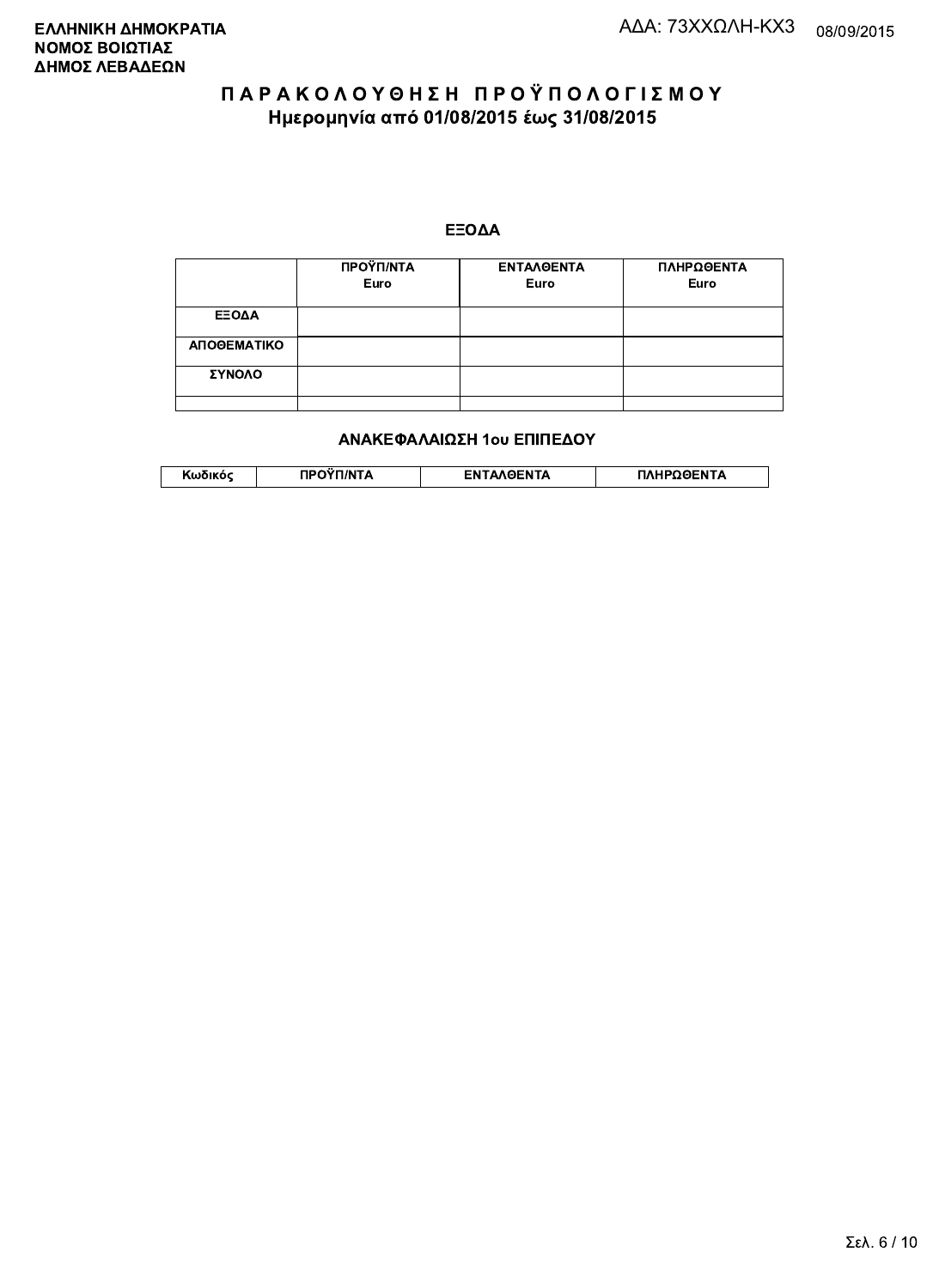ΑΝΑΚΕΦΑΛΑΙΩΣΗ ΕΣΟΔΩΝ ΑΠΟ 01/08/2015 ΕΩΣ 31/08/2015

|   | TAKTIKA EZOAA                                                               |            |
|---|-----------------------------------------------------------------------------|------------|
|   | <i>EYNOAO:</i>                                                              | 595.710,21 |
|   | EKTAKTA EZOAA                                                               |            |
|   | ΣΥΝΟΛΟ:                                                                     | 28.041,99  |
|   | EZOAA ΠΑΡΕΛΘΟΝΤΩΝ ΟΙΚΟΝΟΜΙΚΩΝ ΕΤΩΝ (Π.Ο.Ε.) ΠΟΥ ΒΕΒΑΙΩΝΟΝΤΑΙ ΓΙΑ ΠΡΩΤΗ ΦΟΡΑ |            |
|   | <i>EYNOAO:</i>                                                              | 14.438,59  |
| 3 | ΕΙΣΠΡΑΞΕΙΣ ΑΠΌ ΔΑΝΕΙΑ ΚΑΙ ΑΠΑΙΤΗΣΕΙΣ ΑΠΌ Π.Ο.Ε.                             |            |
|   | <i>EYNOAO:</i>                                                              | 26.958,14  |
| 4 | ΕΙΣΠΡΑΞΕΙΣ ΥΠΕΡ ΤΟΥ ΔΗΜΟΣΙΟΥ ΚΑΙ ΤΡΙΤΩΝ ΚΑΙ ΕΠΙΣΤΡΟΦΕΣ ΧΡΗΜΑΤΩΝ             |            |
|   | <i>EYNOAO:</i>                                                              | 176.358,26 |
| 5 | ΧΡΗΜΑΤΙΚΟ ΥΠΟΛΟΙΠΟ                                                          |            |
|   | ΣΥΝΟΛΟ:                                                                     | 56.462,13  |
|   | ΓΕΝΙΚΟ ΣΥΝΟΛΟ ΕΣΟΔΩΝ:                                                       | 897.969,32 |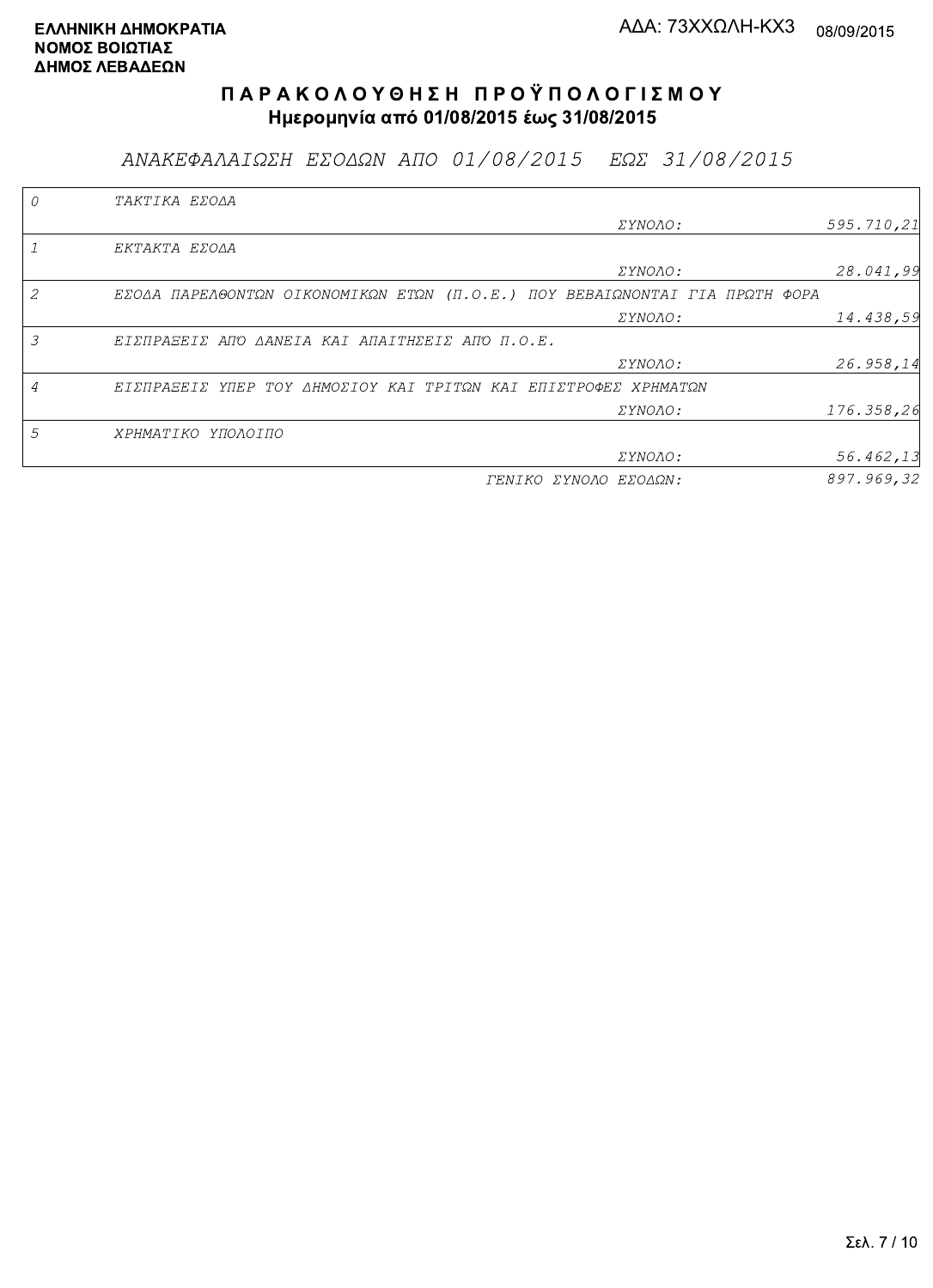### ΑΝΑΚΕΦΑΛΑΙΩΣΗ ΕΞΟΔΩΝ ΑΠΟ 01/08/2015 ΕΩΣ 31/08/2015

| 6               | Έξοδα χρήσης                                                  |            |
|-----------------|---------------------------------------------------------------|------------|
| 61              | Αμοιβές αιρετών και τρίτων                                    | 32.247,07  |
| 66              | Δαπάνες προμήθειας αναλωσίμων                                 | 73.937,51  |
| 67              | Πληρωμές για μεταβιβάσεις εισοδημάτων σε τρίτους Παραχωρήσεις | 1.534,76   |
|                 | - Παροχές - Επιχορηγήσεις - Επιδοτήσεις - Δωρεές              |            |
| 63              | Φόροι - Τέλη                                                  | 9.940,49   |
| 60              | Αμοιβές και έξοδα προσωπικού                                  | 424.574,21 |
| 64              | Λοιπά γενικά έξοδα                                            | 17.419,43  |
| 65              | Πληρωμές για την εξυπηρέτηση της δημόσιας πίστης              | 27.500,45  |
| 62              | Παροχές τρίτων                                                | 128.217,70 |
| 68              | Λοιπά έξοδα                                                   | 3.216, 54  |
|                 | ΣΥΝΟΛΟ:                                                       | 718.588,16 |
| $7\overline{ }$ | Επενδύσεις                                                    |            |
| 73              | Έργα                                                          | 25.496,93  |
| 71              | Αγορές κτιρίων τεχνικών έργων και προμήθειες παγίων           | 3.964, 45  |
| 75              | Τίτλοι πάγιας επένδυσης (συμμετοχές σε επιχειρήσεις)          | 0,00       |
| 74              | Μελέτες, έρευνες, πειραματικές εργασίες και ειδικές δαπάνες   | 0,00       |
|                 | ΣΥΝΟΛΟ:                                                       | 29.461,38  |
| $\mathcal S$    | ΠΛΗΡΩΜΕΣ Π.Ο.Ε & ΛΟΙΠΕΣ ΑΠΟΔΟΣΕΙΣ ΚΑΙ ΠΡΟΒΛΕΨΕΙΣ              |            |
| 81              | Πληρωμές υποχρεώσεων (Π.Ο.Ε.)                                 | 21.495,58  |
| 82              | Λοιπές αποδόσεις                                              | 177.521,54 |
| 83              | Επιχορηγούμενες Πληρωμές Υποχρεώσεων Π.Ο.Ε.                   | 0,00       |
| 85              | Προβλέψεις μη είσπραξης εισπρακτέων υπολοίπων βεβαιωμένων     | 0,00       |
|                 | κατά τα ΠΟΕ εντός του οικονομικού έτους                       |            |
|                 | ΣΥΝΟΛΟ:                                                       | 199.017,12 |
| 9               | Αποθεματικό                                                   |            |
| 91              | Ποσό διαθέσιμο για αναπλήρωση των ανεπαρκών πιστώσεων για τη  | 0,00       |
|                 | δημιουργία νέων μη προβλεπόμενων στον προϋπολογισμό           |            |
|                 | ΣΥΝΟΛΟ:                                                       | 0,00       |
|                 | FENIKO XYNOJO ETOJON.                                         | 947,066,66 |

I'ENIKO ZYNOAO EEOAQN:

947.066,66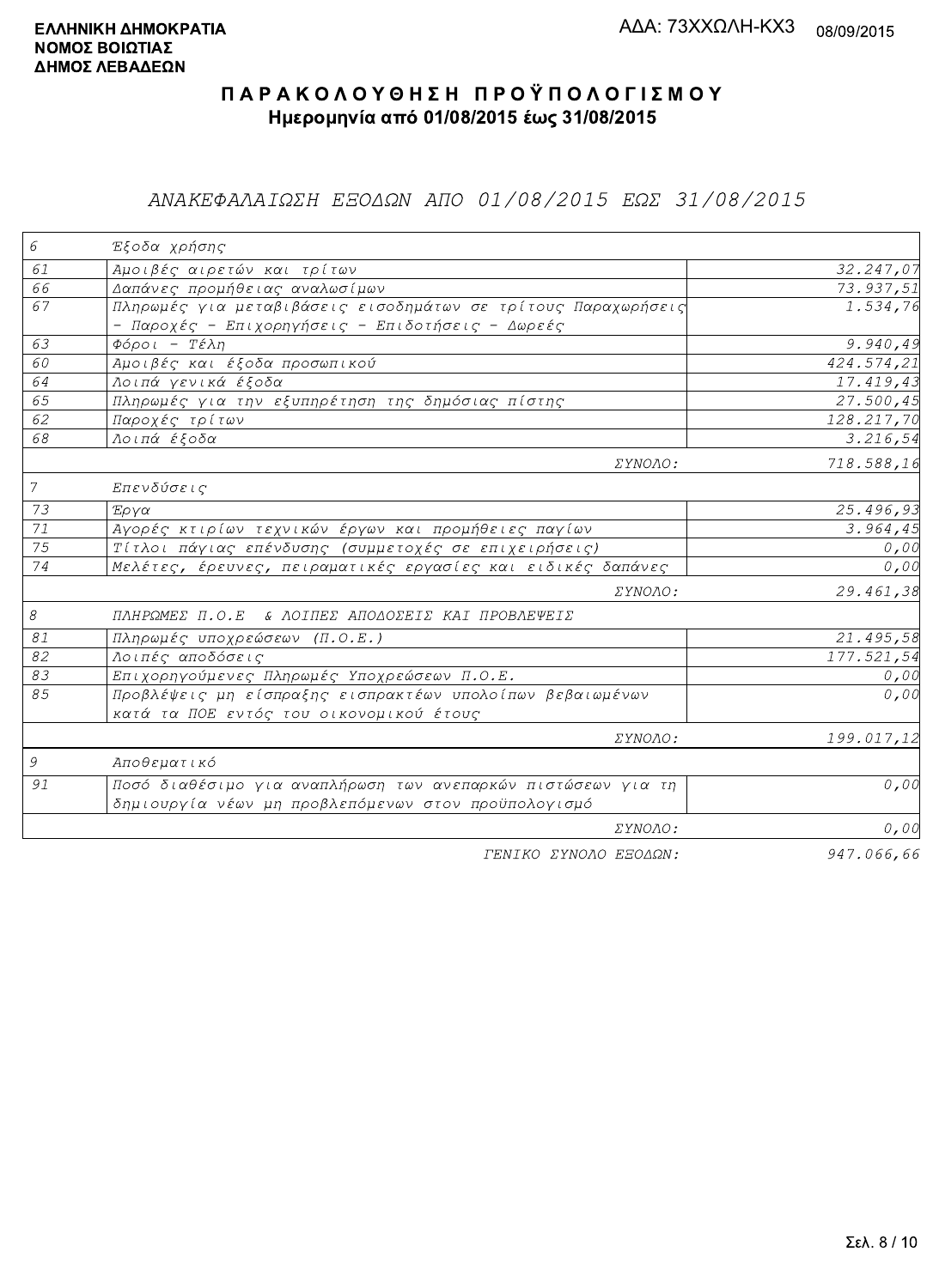ΣΥΝΟΛΑ ΑΝΑ ΥΠΗΡΕΣΙΑ ΑΠΟ 01/08/2015 ΕΩΣ 31/08/2015

| 00 | Γενικές υπηρεσίες                                         | 112.874,90 |
|----|-----------------------------------------------------------|------------|
| 10 | Οικονομικές και Διοικητικές υπηρεσίες                     | 135.392,85 |
| 15 | Υπηρεσίες Πολιτισμού, Αθλητισμού και κοινωνικής πολιτικής | 149.537,56 |
| 20 | Υπηρεσία καθαριότητας και ηλεκτροφωτισμού                 | 155.306,36 |
| 25 | Υπηρεσίες 'Υδρευσης-άδρευσης-αποχέτευσης                  | 33.716,18  |
| 30 | Υπηρεσία Τεχνικών έργων                                   | 104.352,32 |
| 35 | Υπηρεσίες πρασίνου                                        | 28.977,15  |
| 40 | Υπηρεσία Πολεοδομίας                                      | 5.828,34   |
| 45 | Υπηρεσία Νεκροταφείων                                     | 6.274, 30  |
| 50 | Δημοτική Αστυνομία                                        | 0,00       |
| 70 | Λοιπές υπηρεσίες                                          | 15.789,58  |
|    | ΣΥΝΟΛΟ:                                                   | 748.049,54 |